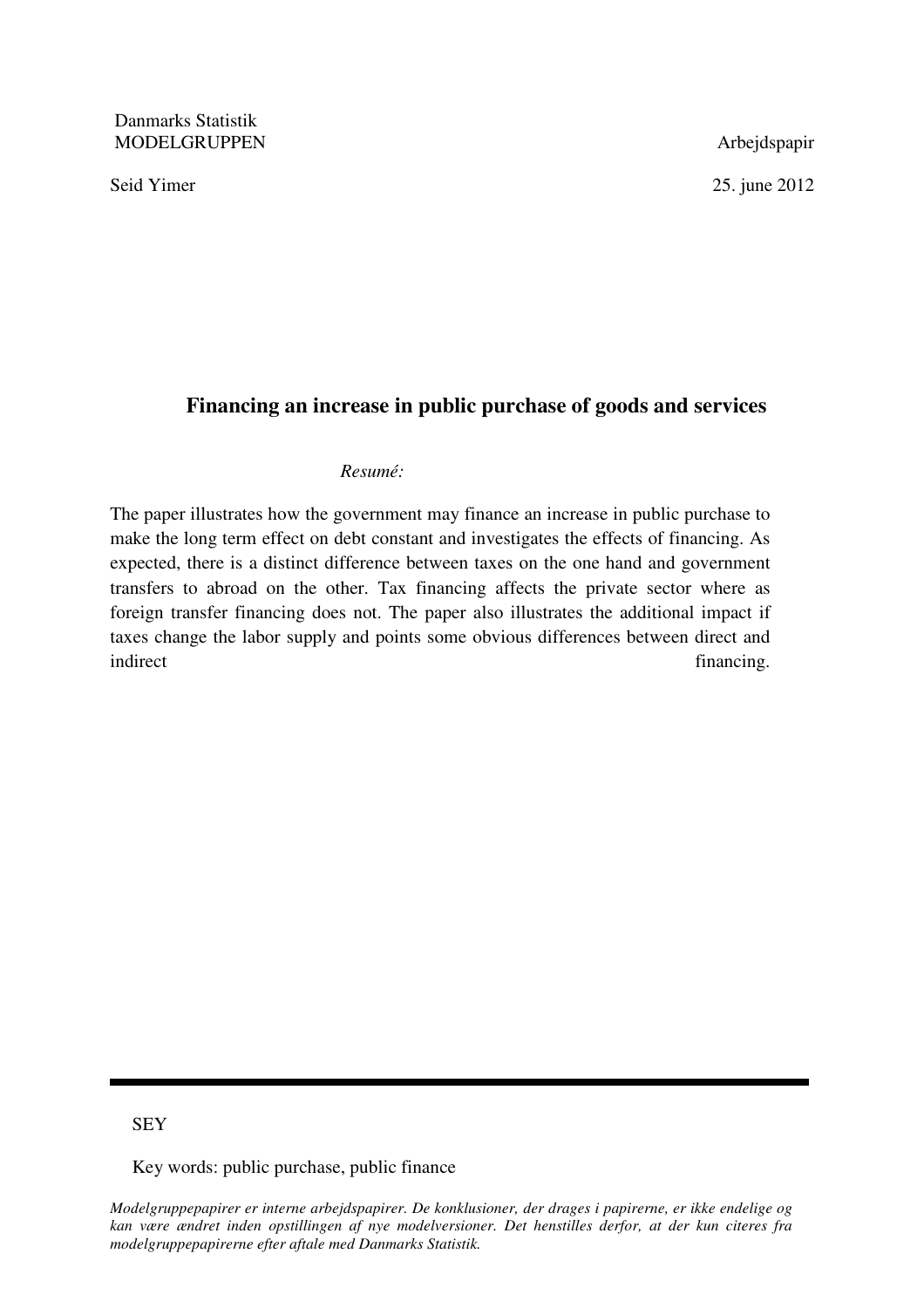#### 1. **Introduction**

It is standard to illustrate ADAM properties by an experiment that increases the public purchase of goods and services permanently implying a continuous deterioration of public finances. In practice, you would not allow this outcome. This paper pays attention to neutralizing the long-term deterioration of the public net asset, which follows from an increase in the public purchase of goods and services. We supplement the public purchase with exogenous public finance shocks to make the long-term effect on public net asset constant and zero. We use taxes and public transfers to abroad as public finance instruments and the effects of the financed public purchase on value added, private consumption and employment are examined.

### 2. **Implementation and size of the shocks**

Public purchase, fvmo, is a fiscal variable which is directly included in total demand, and the public purchase experiment is often used to illustrate the properties of ADAM. We set the dummy dfvmo to one and shock the exogenized public purchase by 1% throughout the baseline period, which means that in all years, fvmo is 1% higher relative to the base. The experiment periods starts in 2011 and ends in 2110, a total of 100 years.

Fymo  $=((fvmo (-1)*fvfofyfo (-1) +fvmox+i dvmo)*(1.0+ifvmo))*(1.0$ dfvmo) +dfvmo\*zfvmo\$

Fvmo= public purchase of goods and services from the private sector Fyfo = gross value added in industries o Fvmox= production value in public services Jrfvmo= adjustment term changes in the relationship

### 3. **Effects of unfinanced public purchase on output and demand**

In this section, we review the results an unfinanced increased in public purchase in order to compare them with the effects from financed increase in public purchase.

As it is portrayed in figure 1, there is a permanent increase in investment, which reacts more in short run than in the long run, reflecting the accelerator effect on investment. Labour becomes more expensive relative to capital, which has a positive long term effect on investment. After the initial strong investment effect, investment starts to decline but remains above its baseline while private consumption increases and reaches maximum after 20 years. The positive impact on consumption reflects the permanent increase in terms of trade and hence in real income created by the higher wage. Higher wage results in the crowding out process and a permanent loss in market share. Export is below the baseline line in the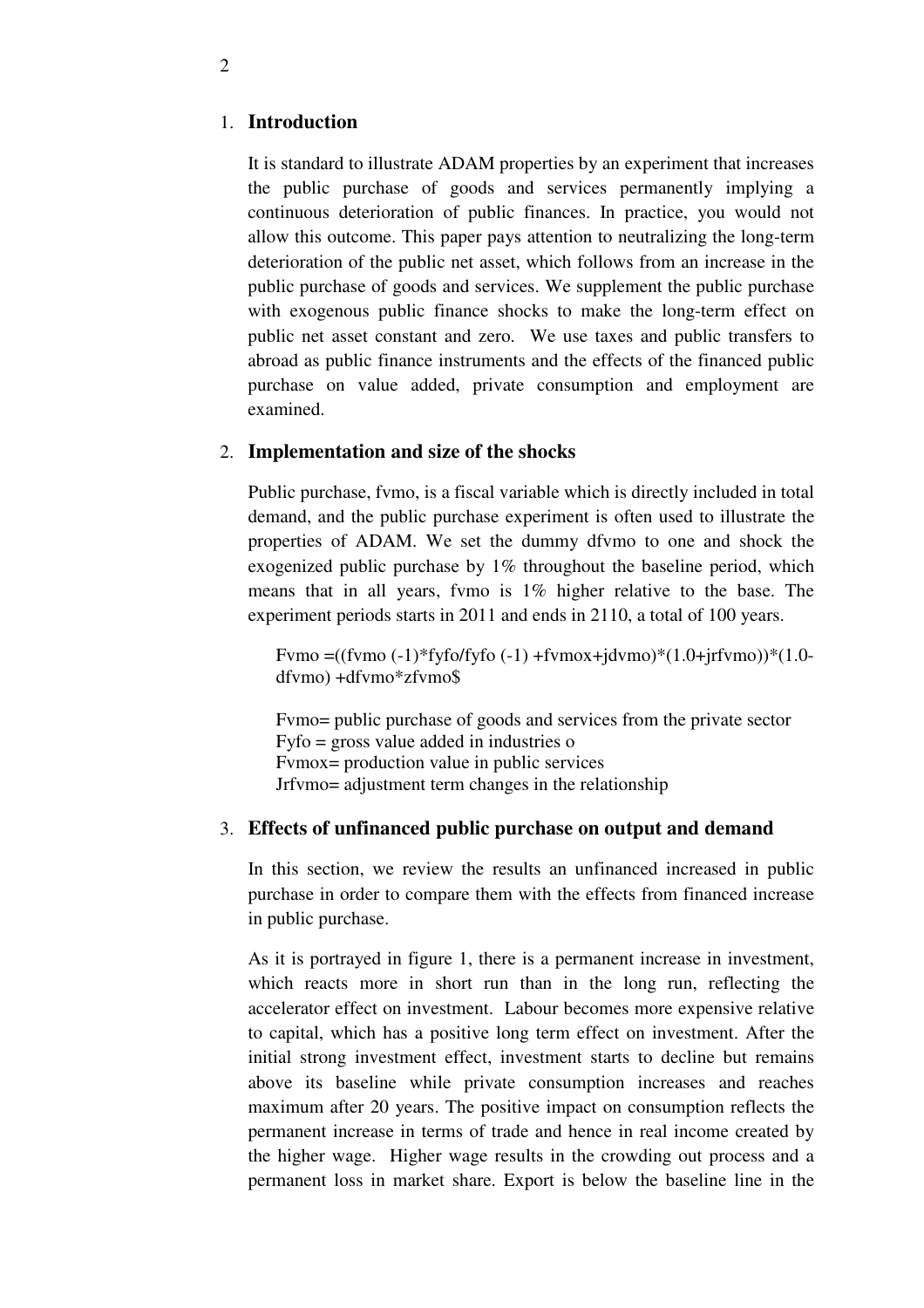long run while the reverse happens to import shares. We observe a more sluggish response in exports than in investment and the loss of exports peaks after 35 years.



Figure 1: effects of public purchase on value added,consumption ,export and investment

The first task of the study is : to examine the impact of a permanent increase in public purchase of goods and services on key variables. Fymo is made  $1\%$ higher relative to the base in all years, where 2011 and 2110 is the first and last years in the experiment period. The mechanism is simple and easy. An increase public spending raises aggregate demand, which in turn increases production and there by employment. As a result of increase in factor demand, domestic wages is higher than wages abroad, and crowds out export and eventually, the pressure from aggregate demand dies out. In the SR , ADAM behaves as a kenesian model, where production is demand driven and In the LR , it behaves as a neo-classical model where wage and price react and crowd out the GDP effect resulting from aggregate demand. In the sr, price formation is important for dynamics of adam including the crowding out speed. Gdp peaks in 2013 and then after, decline toward the lr equilibrium, where the baseline growth rate equals the actual growth rate 0f 1.5%., see fig1 pp.3. There is a permanent increase in Labor productivity owing to the higher relative price of labor to machinery. We also see a permanent loss of competitiveness pertaining to a permanent increase in export price relative to competitors /foreign price we show at the end of the paper that in any demand shock, the effect on employment evaporates in the long run. The wage compensation ratio determining structural unemployment is unchanged due to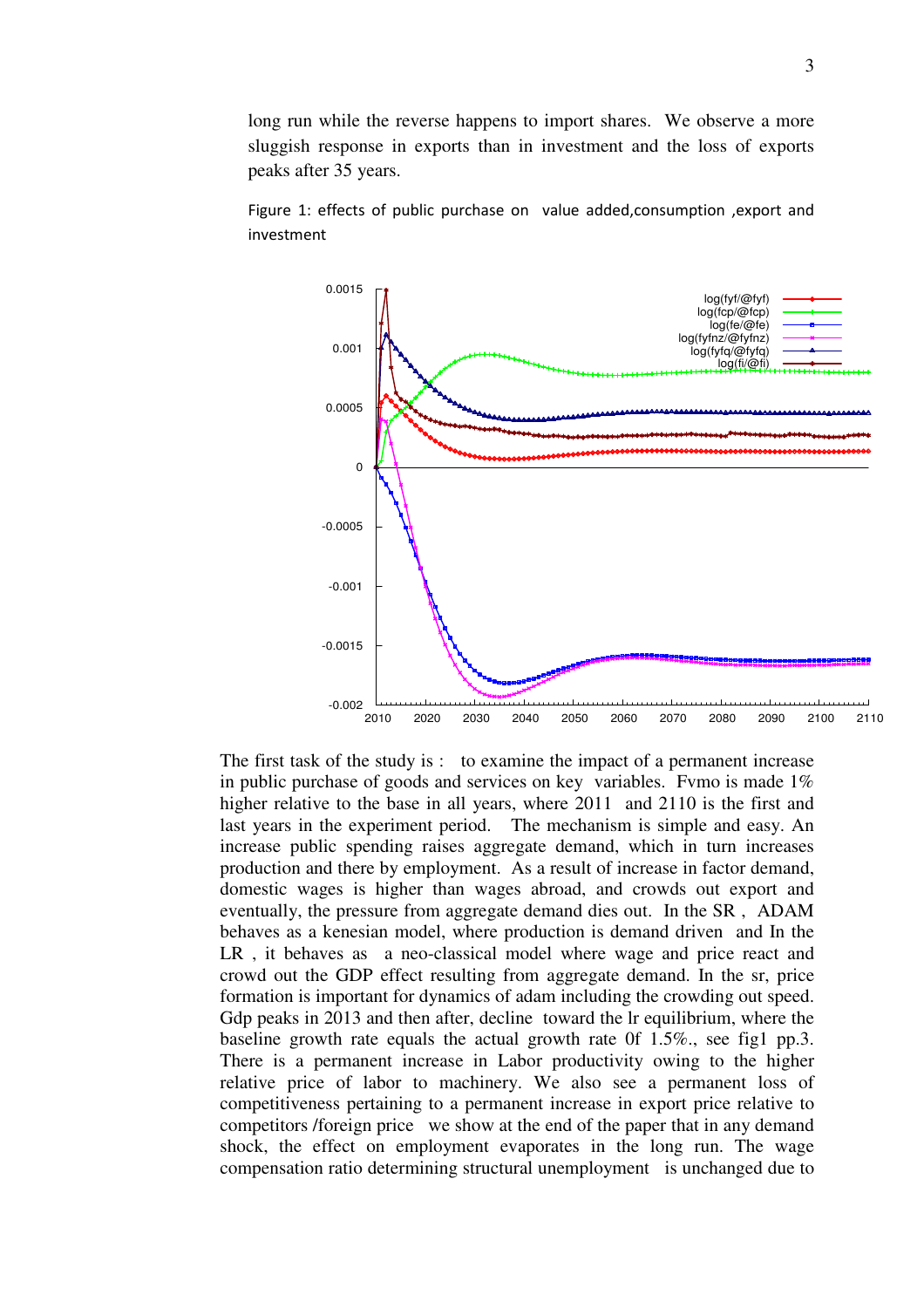the wage indexation of benefits. Wage and price increases are unchanged from the baseline growth in the LR.

Figure 1 shows that value added is higher than its baseline. The substitution effect, where real wage increases relative to the base, explains the increase in value added as the implied permanent increase in machinery per employee raises the value added relative to base.

# 4. **Effects of unfinanced extra public purchase on public net asset**

As displayed in figure 2, unfinanced fiscal shock creates a permanent downward movement in public net wealth. Initially, the automatic reaction of public finances will ease the negative effect on public finances through decreasing transfers to unemployed and increasing the tax base. However, this way of automatic financing the increase in public expense will not be adequate and nor sustainable because the increase in public purchase of inputs is permanent and not cyclical. Thus, we need to finance the permanent increase in public purchase.



Figure 2: Effect of permanent increase in public purchase on public net asset

A permanent increase in public purchase of goods and services implies a permanent deterioration of public finance. As shown in fig. p.4. we observe a permanent down ward movement in public net asset as a share of GDP. The question is why we need to finance public purchase of goods and services? In Adam , funds are raised by issuing bonds: everything is financed by bonds. The way government pays back debt is not determined in the analysis. We do not have automatic budget stabilizing reaction function in ADAM. if public purchase is permanent and not cyclical, like the case we have, fiscal deficit grow indefinitely in the future. In practice, we do not allow this to happen. We need to finance the extra public purchase to ensure a balanced budget in the long run. The question is how do we finance it? Because different financing methods would affect the macroeconomic dynamic differently. The second question is do we need a permanent and temporary revenue instruments or only one of them to finance public purchase? The answer is that we need both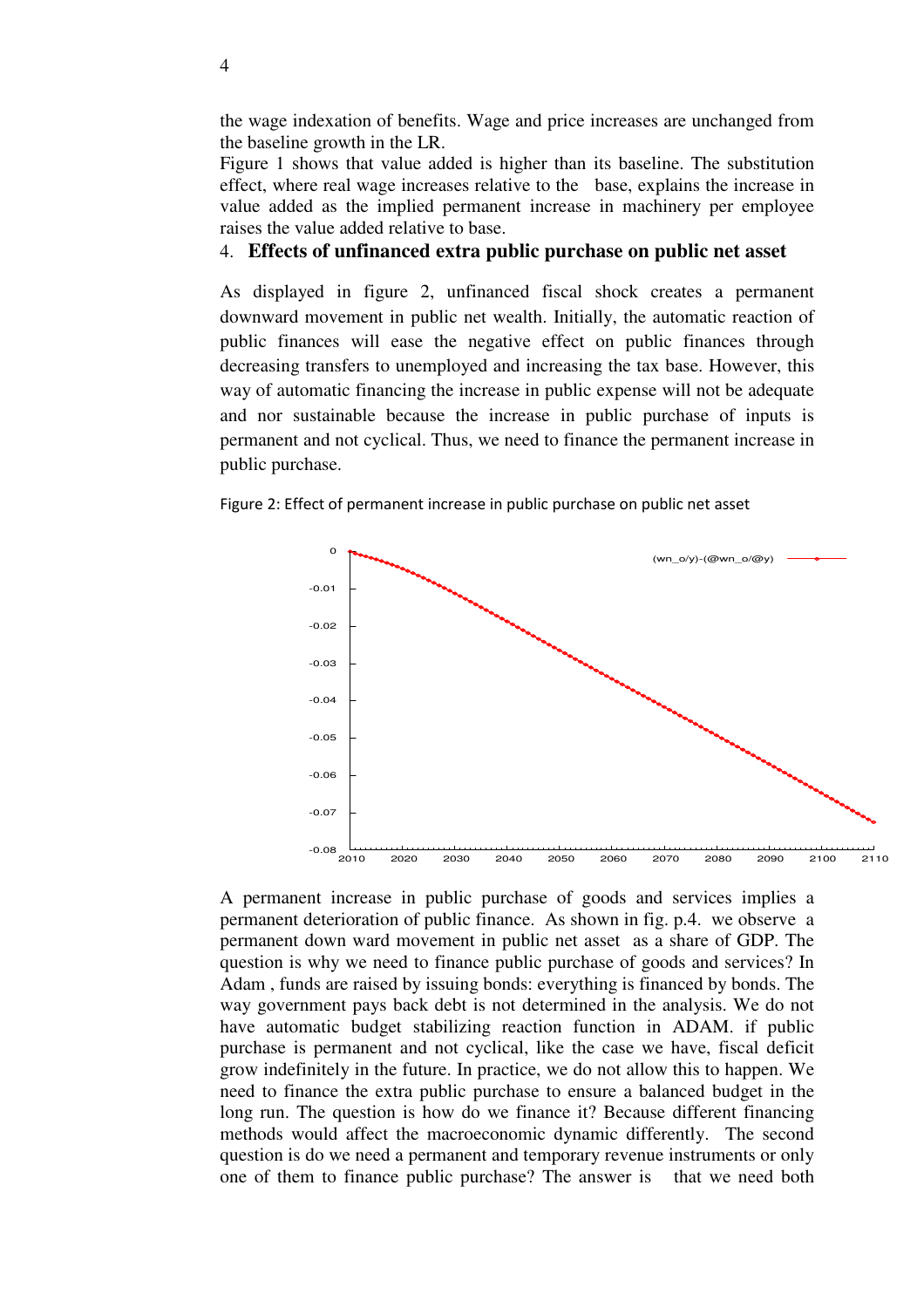permanent and temporary revenue instruments. In the standard ADAM, interest rate equals the general growth rate of 3.5% in the LR. Had the interest rate been higher than the general growth rate of 3.5%, all the present and future public deficit would have been discounted to get a finite amount and a one off increase in revenue at some point in time would be sufficient to finance this specific amount. In addition, public revenue and public expenditures are endogenous in ADAM and we need a permanent revenue instrument to finance a permanent change in public expenditure. To finance this fiscal shock, we require both a permanent and a temporary change in public revenue.

### **5. Financing the public purchase of goods and services**

 For instance, the public can finance the increased public purchase by increasing taxes or by decreasing public transfers to abroad.

In general we need both a permanent and a temporary revenue instrument to secure that the government debt ratio, debt/GDP, remains unchanged in the long run cf. the discussion in section 11.1.6 of the ADAM-book. The need for both permanent and temporary revenues can be compared to the use of a permanent revenue instrument in the case of a text book balanced multiplier, and to the use of one-off revenue-instruments the general equilibrium DREAM-model.

A simple balanced budget multiplier assumes that public expenditures and the public revenues are both exogenous. Thus, it is easy to match higher expenditures by higher revenues year by year, and there is no need for temporary revenue changes if the expenditure change is permanent. The DREAM model always assumes that the interest rate is higher than the general growth rate. With this assumption, it is possible to discount all present and future deviations between public expenditures and revenues to a finite amount. Thus, any lack of finance can be remedied by a one-off increase in revenues at some point in time.

In ADAM public revenues and also some expenditure variables are endogenous and respond to the business cycle. Consequently, it is difficult and not a good idea to neutralize the actual budget effect of expenditure shocks with revenues year by year. Instead, one can implement a permanent revenue shock that neutralizes the long-run effect on the public budget. This will secure that the long-run net-effect on public debt is constant, but not necessarily make it zero. The additional temporary revenue shock can make the long-run debt effect zero.

Moreover, we note that the standard ADAM baseline assumes that the interest rate equals the growth rate. Consequently, any one-off revenue, however big, will eventually be dominated by a permanently repeated expenditure. Thus, we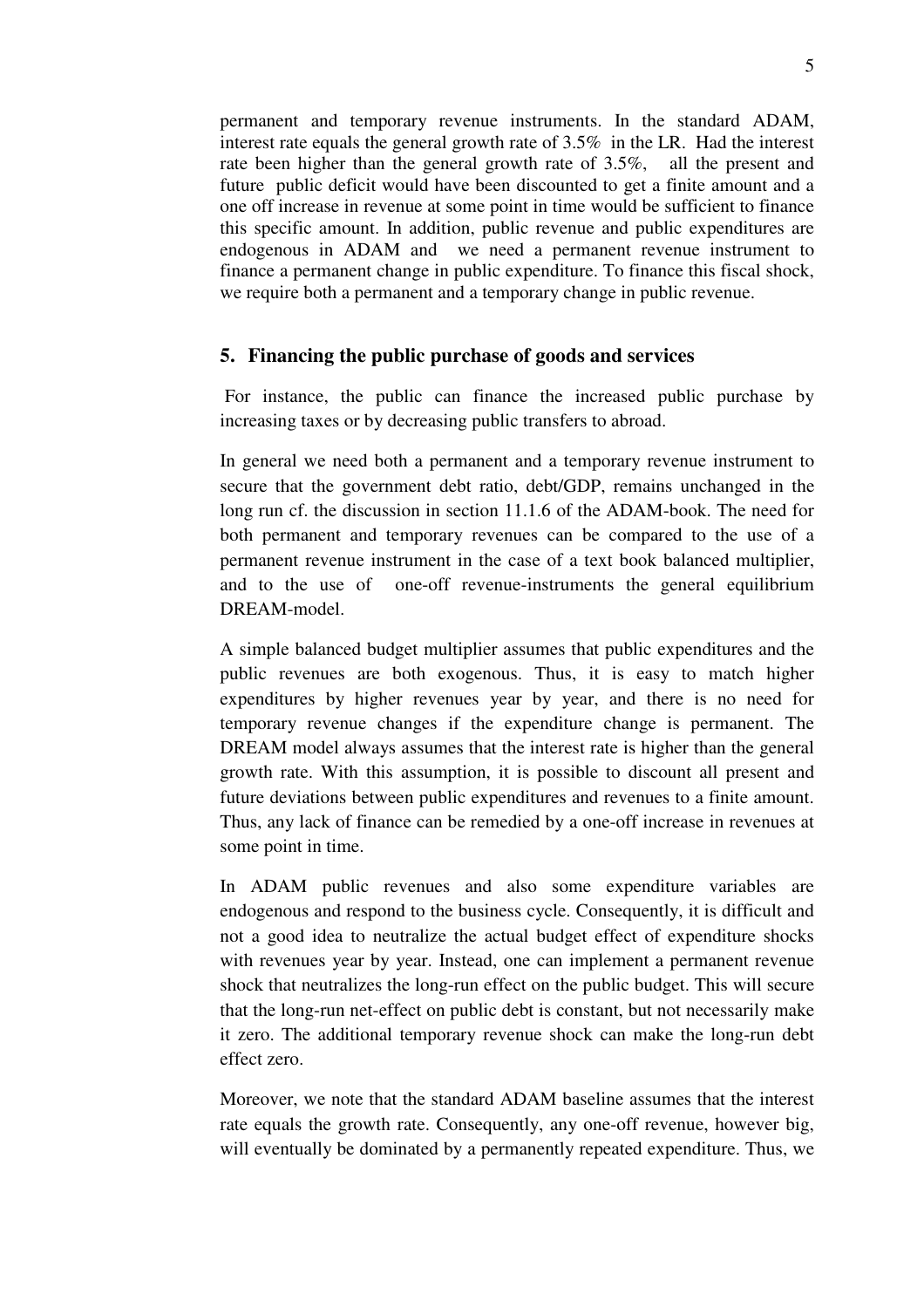need a permanent revenue shock if we want to balance a permanent expenditure shock.

Summing up, to finance shocks to public finances in ADAM we need both a permanent and a temporary change in public revenues or expenditures. Several fiscal instruments may be applied. In the following, we look at financing instruments, namely value added tax, income tax, income tax in an altered ADAM and finally public transfers to abroad. The general technique is explained in the section on value added tax financing.

# **5.1 Value added tax**

The value added tax rate (tg) is used to finance one percent extra public purchase of inputs. First, we calculate by how much tg has to be raised to make the impact on long run debt ratio constant. This is a goal and instrument exercise. The rate tg is increased by different amounts and by experiment, it is found that increasing tg by 1.09%, i.e. from 25% to 25.27%, will make the debt ratio constant, cf. figure 3.

This way of calculating the necessary fiscal response corresponds to applying a fiscal reaction function with perfect foresight, where we are putting ourselves in the situation of say a ministry of finance using ADAM to assess and balance a fiscal package including the assessment of direct and indirect budget effects. The permanent shock to tg removes the downward sloping of public net asset as GDP share and produces a horizontal curve in the long run, where the public asset curve looks first cyclical and then constant, very different from the trended curve in figure 2.

The constant GDP share of the public net asset reflects that the negative impact on public budget has been removed.

To remove the long run effect on public net asset, we supplement the permanent increase in value added tax rate by a temporary increase in capital tax equal to 0.12% of GDP in 2011, cf. figure 3.

The size of the necessary tax changes have been calculated looking at figure 3 to check if the debt effect is as intended. We can summarize the calculation by the following, which comes close to a formal algorithm.

1) Run ADAM with the expenditure shock included. The simulation period should be long to enable the calculations that concern the long run effects of the model.

2) Consider the GDP ratio of public debt, i.e. Wn\_o/Y. Use the model and the long simulation period to find out by how much the permanent revenue instrument should be increased to make the effect on the debt ratio horizontal in the long run.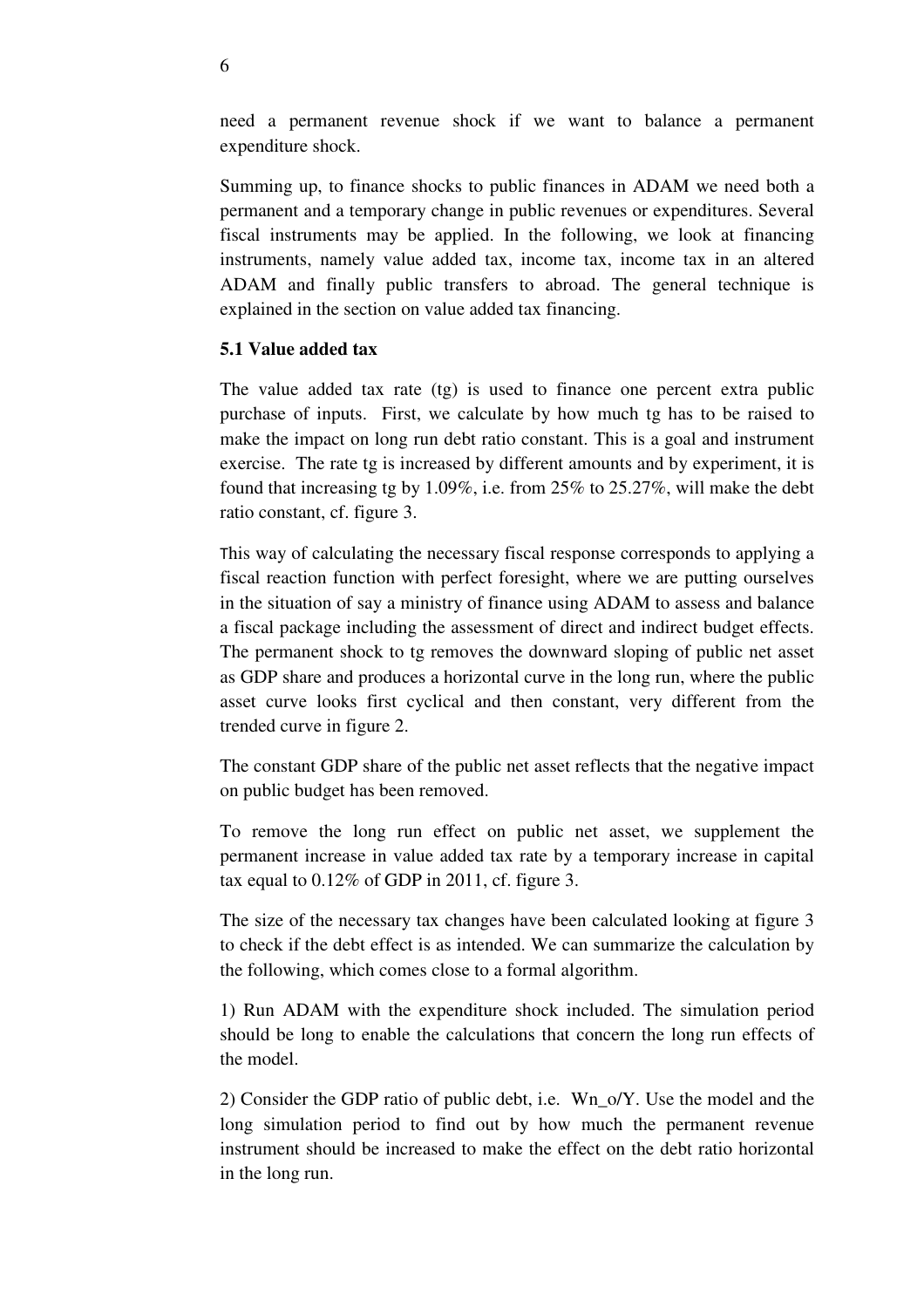

Figure 3: Effect on public net asset from financing extra purchase with VAT and capital tax

 We choose 4 financing methods: value added tax, income tax, and public transfers to abroad and income tax with impact on labor supply i.e. Income tax in an altered ADAM. We allow labor supply to be a decreasing function of personal income taxes. Labor supply elasticity is set to 0.1. If you look at figure 3, e.g. page 7, we secure a balanced budget using VAT and capital tax. The procedure to calculate the necessary tax change for all financing method is the same The size of the necessary tax change is calculated using two steps. First, we calculate by how much the tax revenue instrument, for instance. VAT rate has to be raised to make the long run effect on debt constant. The permanent shock removes the trended and downward sloping of the public net asset as share of GDP. Second, to remove the long run effect on public net asset, we use a temporary increase in capital tax. This type of technique corresponds to applying a fiscal reaction function with perfect foresight .we put ourselves in place of policy makers to asses and balance the fiscal packages. We put that people do not make systematic errors when predicting the future, and deviations from perfect foresight is random

3) Consider again the GDP ratio of public debt. Use the model and the long simulation period to find out by how much the temporary revenue instrument should be changed to make the effect on the debt ratio zero in the long run.

This step is roughly equivalent to including the variable LEVEL  $(=Wn_0[2110]/Y[2110])$ , and setting the effect on LEVEL equal to zero using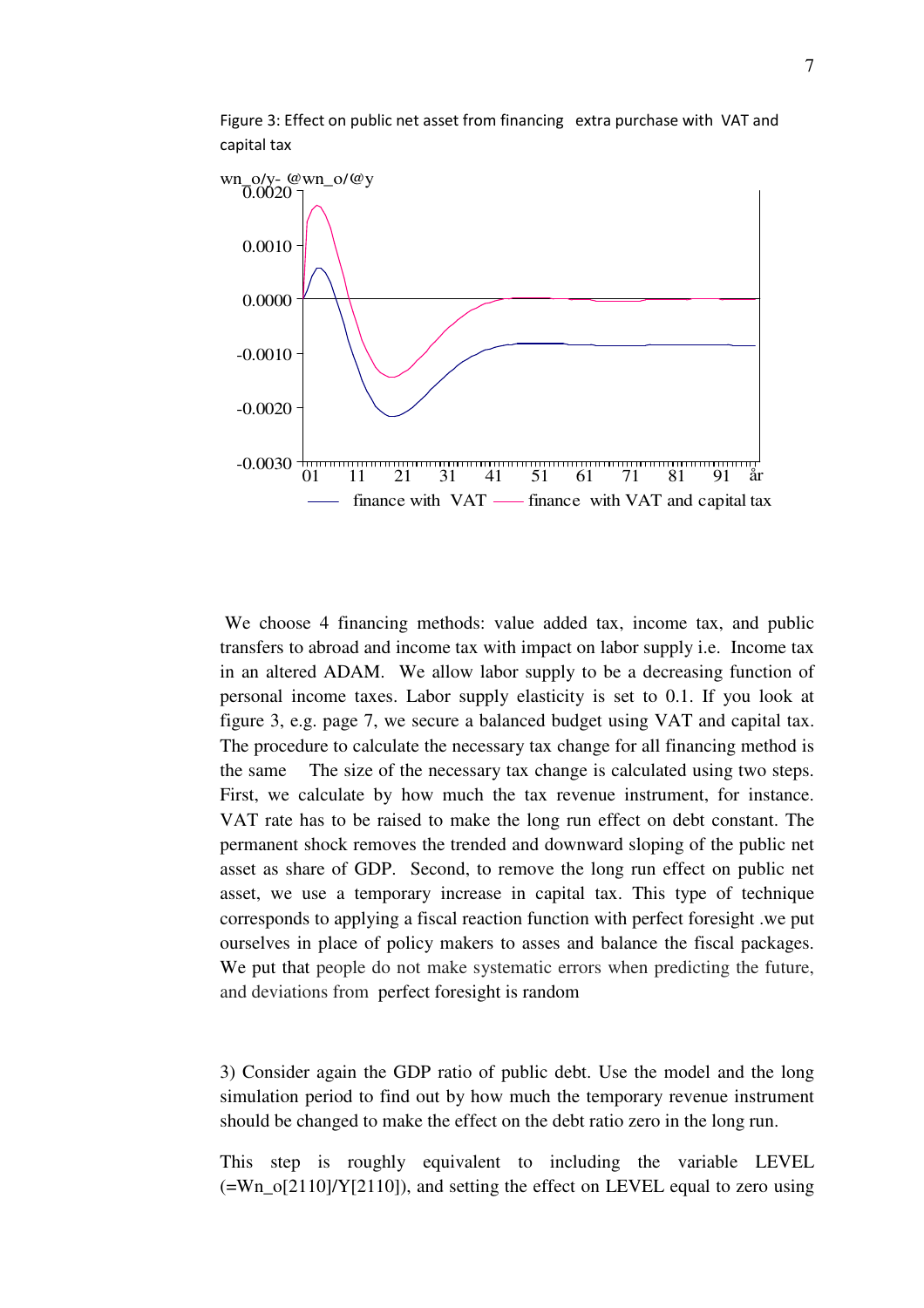the temporary revenue instrument chosen. In principle, the SLOPE and LEVEL variables may be included in ADAM by using lead.

#### **5.2 Income tax**

In place of the value added tax, we may use the income tax to finance the public purchase of goods and services. Income tax rates, tsysp1 and tsysp2, are increased by 1.47% relative to the base. This makes the long term effect on debt constant, cf. figure 4. The extra public purchase is balanced by the extra income tax.

Figure 4: financing the extra public purchase with income and capital taxes, effect on public net asset



To remove the long run effect on public net asset, we use a one off increase in capital tax, which is 0.11% of GDP in 2011, cf. figure 4. The increase in public purchase is now fully financed and the long term effect on public debt becomes zero.

Note from figure 4 that, the short run effect on public net asset (for the first few years) of financed increase in public purchase is positive because the effect of public purchase on demand is more direct than the effect from increase in taxes. This is also the case with VAT financing, cf. figure 3 and corresponds to a standard text book result for the balanced multiplier.

#### **5.3 Income tax with impact on labor supply**

The labor supply is not affected by taxes in standard ADAM. However, it is possible to make labor supply a decreasing function of personal income taxes. Thus, unlike the previous experiment, the agreed hours of work will be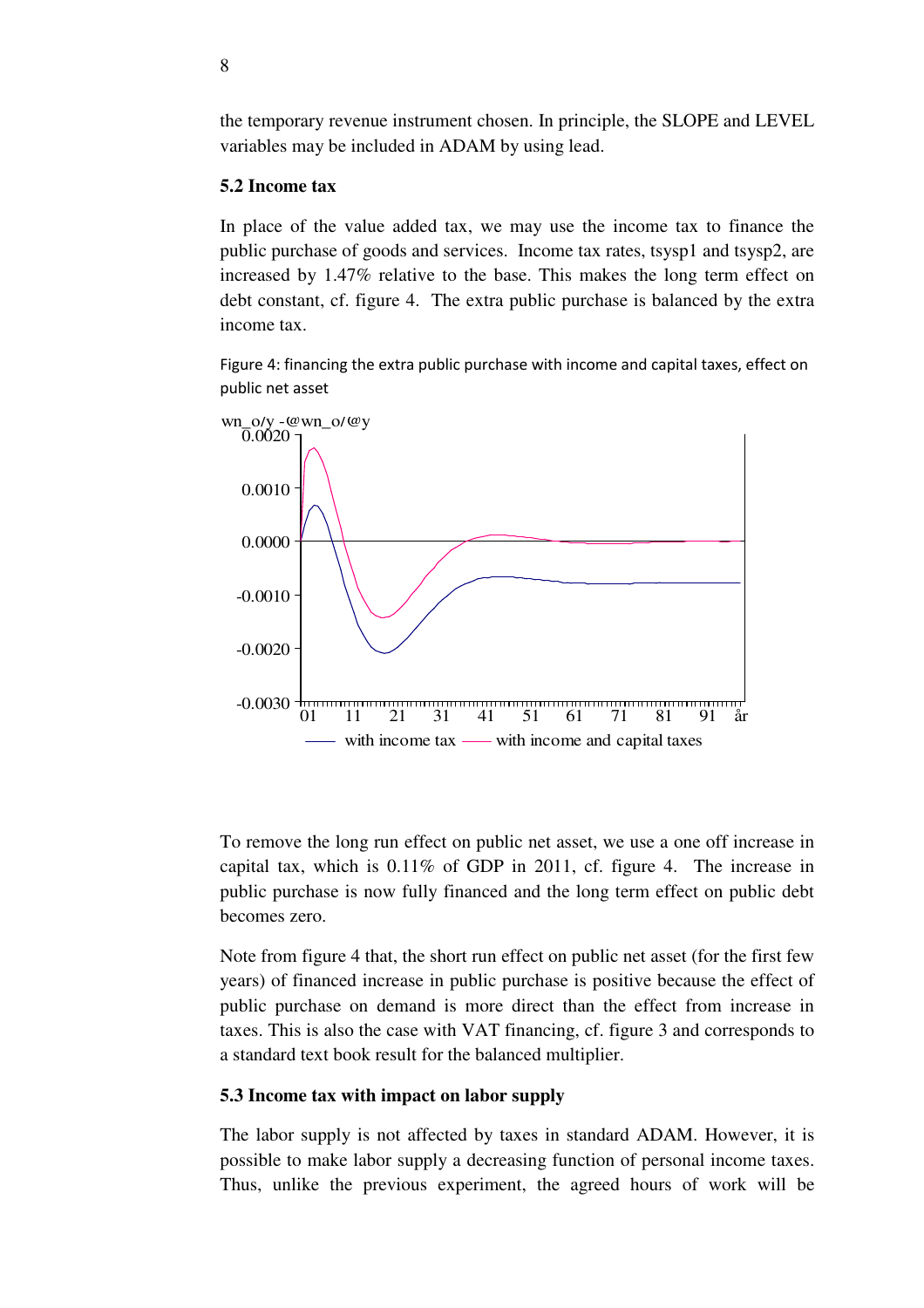negatively affected by the increase in personal income taxes. The equation for the agreed working hours in ADAM is written as:

```
Log(ha) = (Log(ha(-1)) + 0.15 * Dlog(dthaw))+ 0.15*(Log(haw(-1)) - Log(ha(-1))) + kha)*(1-Ddthaw) + Ddthaw*Log(zha) $
```
We update working hours, ha through the exogeneous target variable, zha. The dummy ddthaw is one, which implies that the baseline ha is equal to the baseline zha. Thus, what happens to zha will be directly reflected in ha. In all years, zha decreases as the personal income taxes increase and the pass through from change in hourly real wages to the hours of work depends on the elasticity of labor supply. Zha is updated every year as follow, where 2011 and 2110 are the first and last years.

zha=  $@zha*(1 + 0.1*((lnap-(ssysp-@ssysp)/hq)/pcp)$ -  $@$ lnap/ $@$ pcp)/( $@$ lnap/ $@$ pcp)), where, lnap= average hourly wages including ATP contribution pcp= consumption price index ssysp = total personal income taxes  $hq = actual hours$  worked

We set the elasticity between agreed working hours and real wages to 0.1, which corresponds to the elasticity used in DREAM. The elasticity determines the response of working hours to the change in hourly real wage, where the change in nominal hourly wage comes from change in hourly personal tax rate and change in public purchase of inputs. For instance, if real wage decreases by  $x\%$ , the hours of work decreases by 0.1<sup>\*</sup>x %.

To make the long term effect on debt constant, we now have to permanently increase income tax rates by 1.487 %, cf. figure 5.

Figure 5: endogenous labor supply and income tax, the effect on public net asset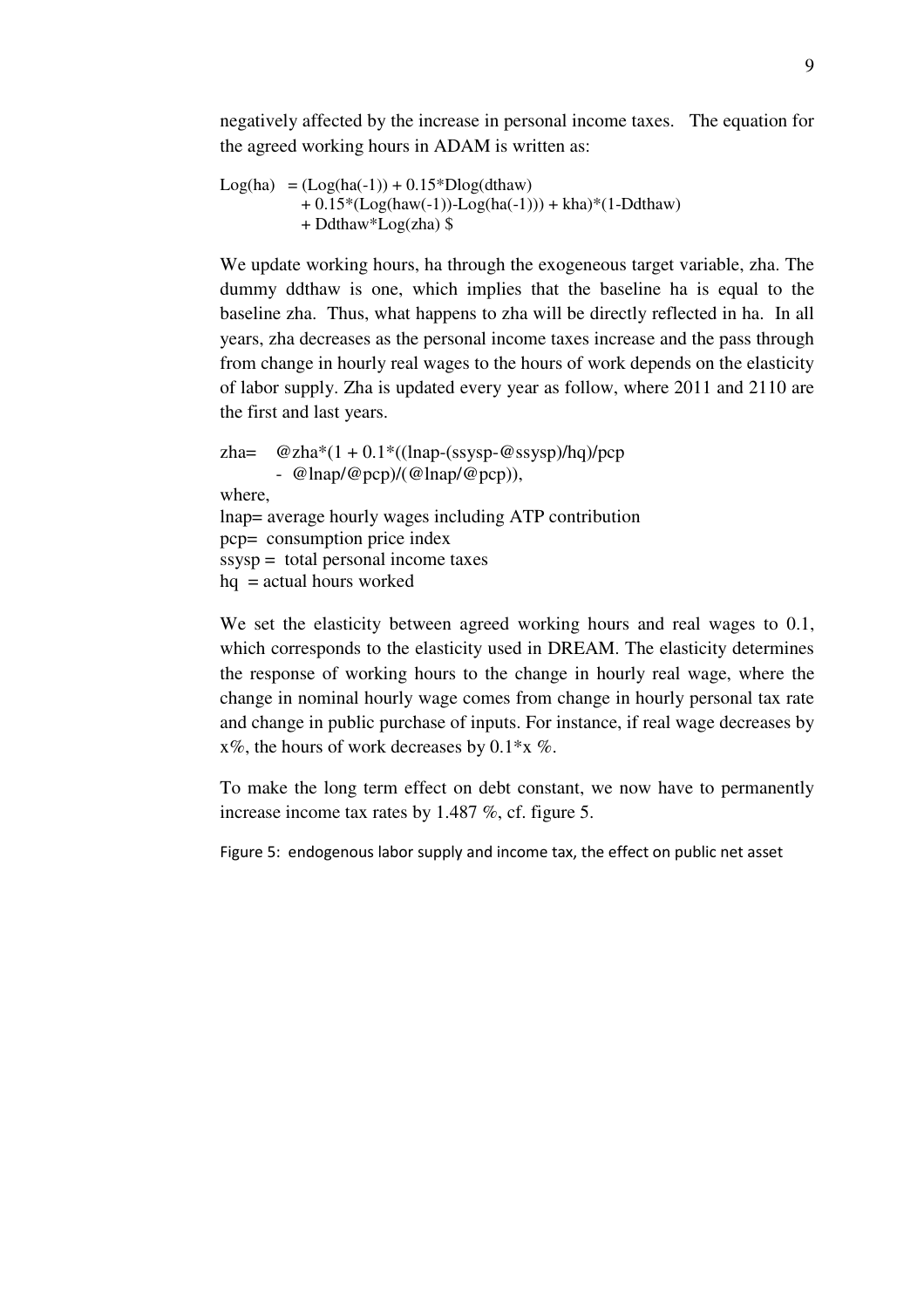

Moreover, we increase capital tax by 0.1% of GDP in 2011 to make the long run effect on public net asset zero and this is reported in figure 5 by the red line. Now, the long-term increase in public purchase is fully financed by the income tax and a one off increase in capital tax.

A number of iterations (it is 6 in this case) is required to solve the zha equation and standard ADAM simultaneously. This iterating between standard ADAM and the zha equation is equivalent to incorporating the zha equation in ADAM. Income tax reduces the working hours and the long term deviation of working hours from the base is constant in the steady state. Figure 6 shows what happens to the agreed and actual working hours.



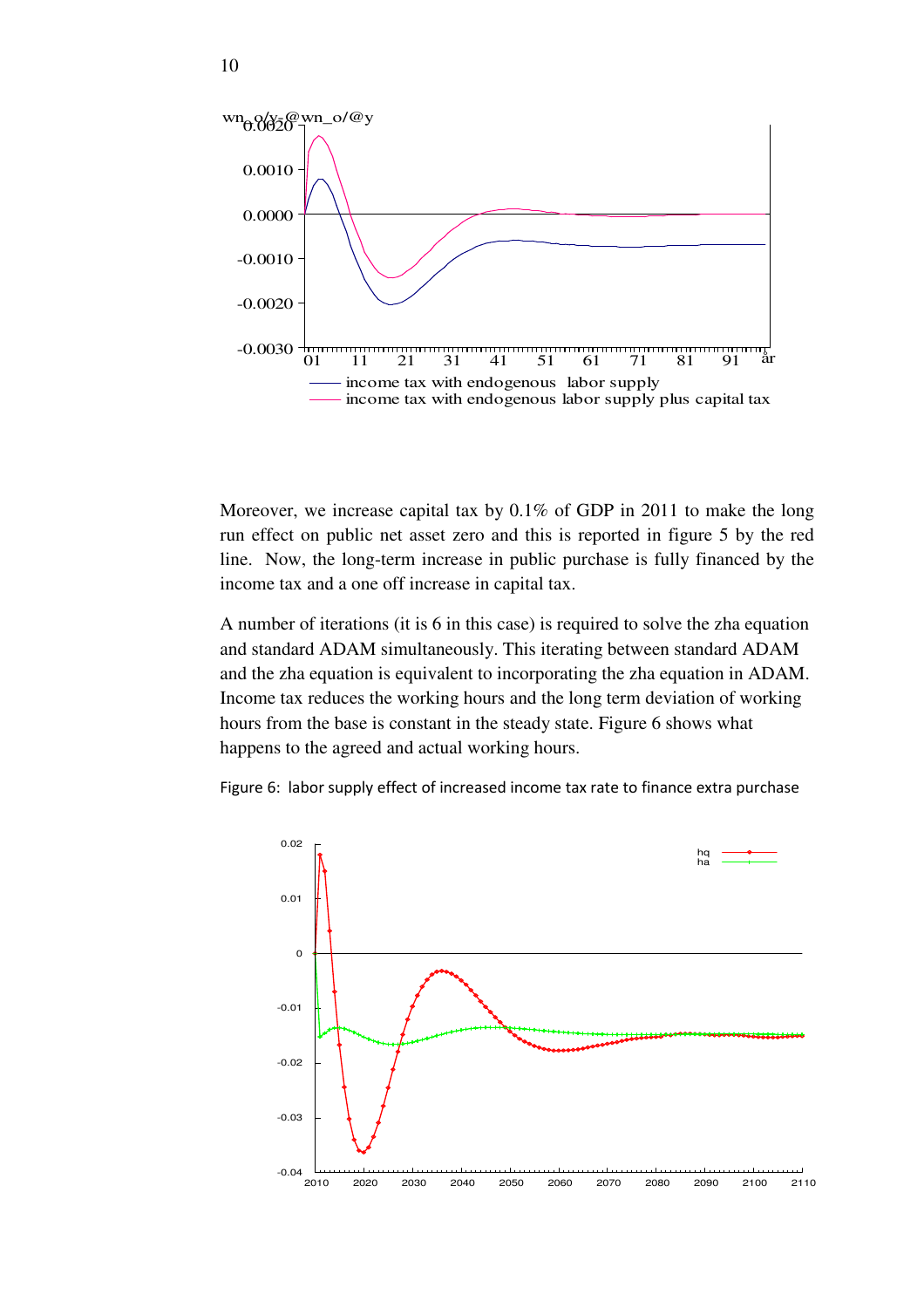#### **5.4 Public transfers to abroad**

The last financing method discussed here is to decrease the exogenous public transfers to abroad**.** They are permanently decreased by 24.7% to make the long run effect on public debt constant, cf. figure 7

- 0.0020 <del>أبين المستقدر المستقدر المستقدر المستقدر ال</del>عام 10−10 amin 11 − 21 − 31 − 41 − 51 − 61 − 71 − 81 − 91  $\overline{0.0030}$ 0.0020 0.0010 0.0000 -0.0010 wn\_o/y-@wn\_o/@y transfers to abroad  $-$  transfers to abroad plus capital tax

Figure 7: finance with public transfers to abroad and capital tax, effect on net asset

To make the long run debt effect zero, as the red line in figure 7 shows, we supplement by a one off increase in public transfers to abroad, specifically by 0.09% of GDP in 2011.

# **6 Comparing the methods of financing the public purchase**

Section 6 on comparison consists of two subsections. First subsection gives the big picture, and second subsection deals with some specific differences between the experiments.

# **6.1 The experiments fall into two groups**

We have already illustrated the main effects of an unfinanced increase in the public purchase of goods and services cf. figure 1. In figure 8 to 11, we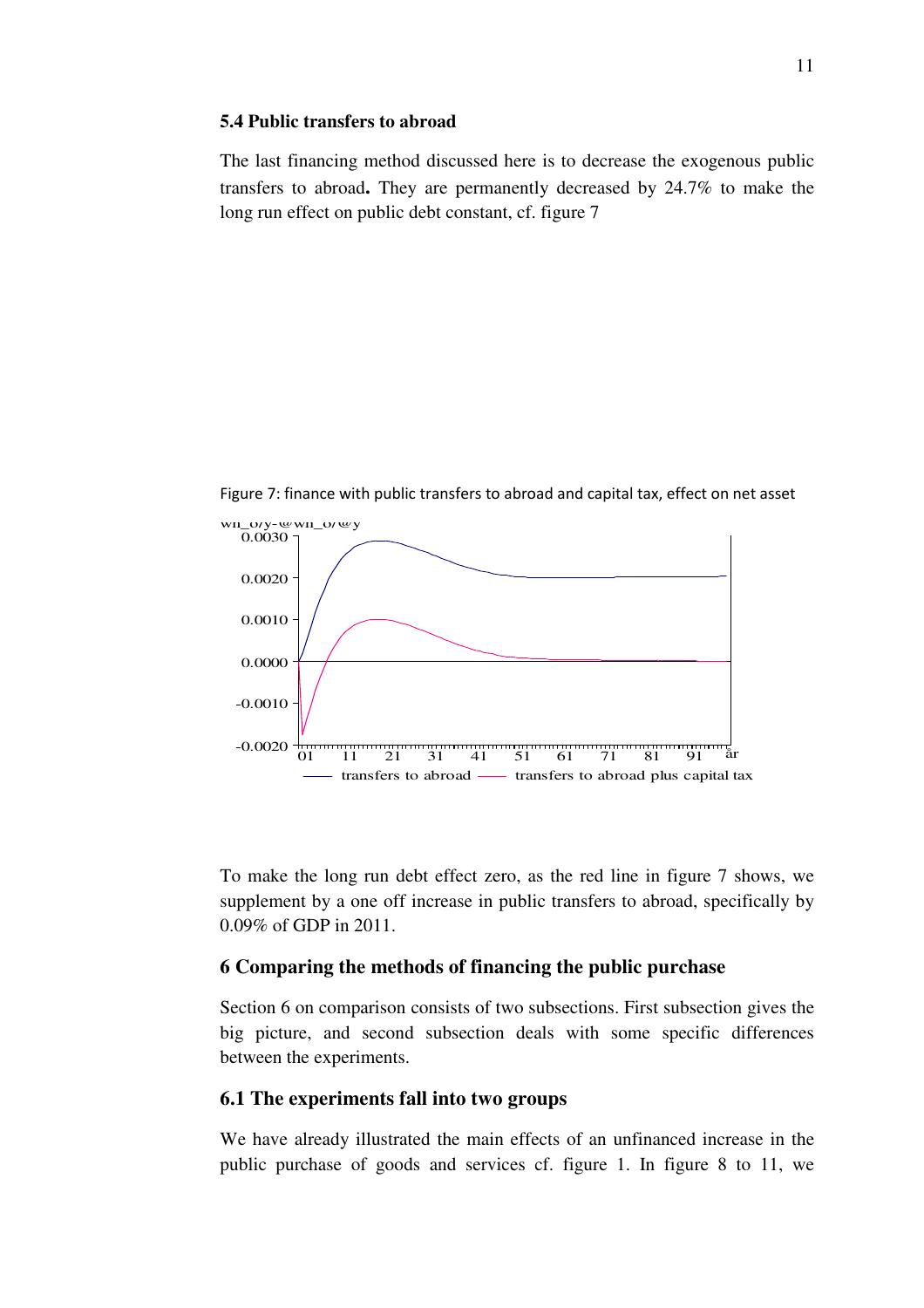illustrate the main effects of the four financing methods. There is a clear difference between the unfinanced effects shown in figure 1 and the taxfinanced effects in figure 8 to 10. In the latter three figures private consumption decreases when the public purchase increases and there is only little impact on exports in figure 8 to 10. In figure 1, export is crowded out by the increase in public purchase. The crowding out works via the wage formation and private consumption increases due to the higher real wage. Thus, the result for exports and consumption are quite different with and without tax-financing.

Figure 8: Financing the public purchase with value added tax and capital tax and the effect on consumption ,value added and export



Figure 9: Financing the public purchase with income tax and capital tax and the effect on consumption, value added and export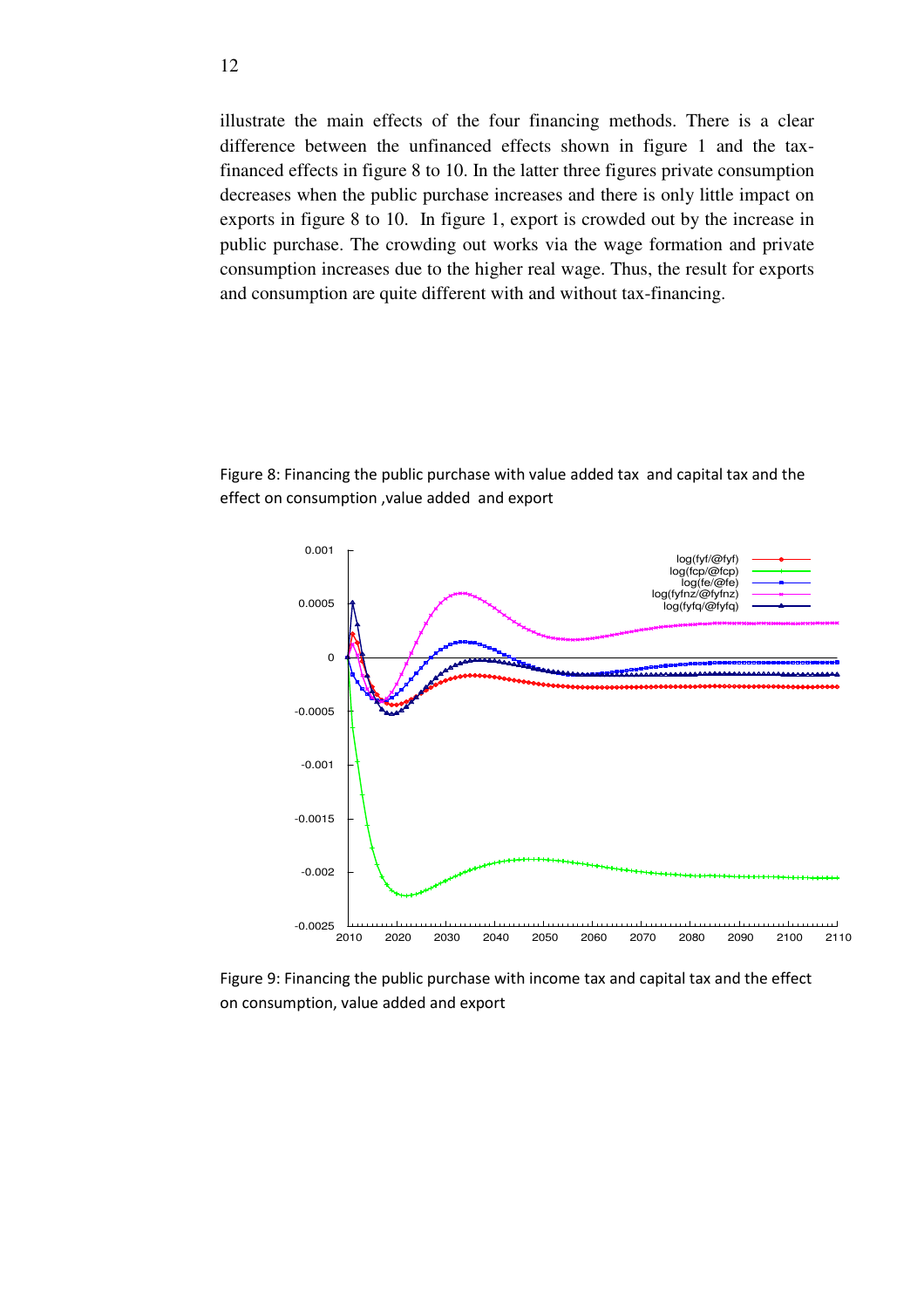

Figure 10: income tax and public purchase (for endogeneous working hours), effect on consumption, value added and exports



In figure 11, we do not use taxes but finance the extra public purchase by reducing transfers to abroad. This type of financing should not affect the private disposable income and there is no impact on private consumption from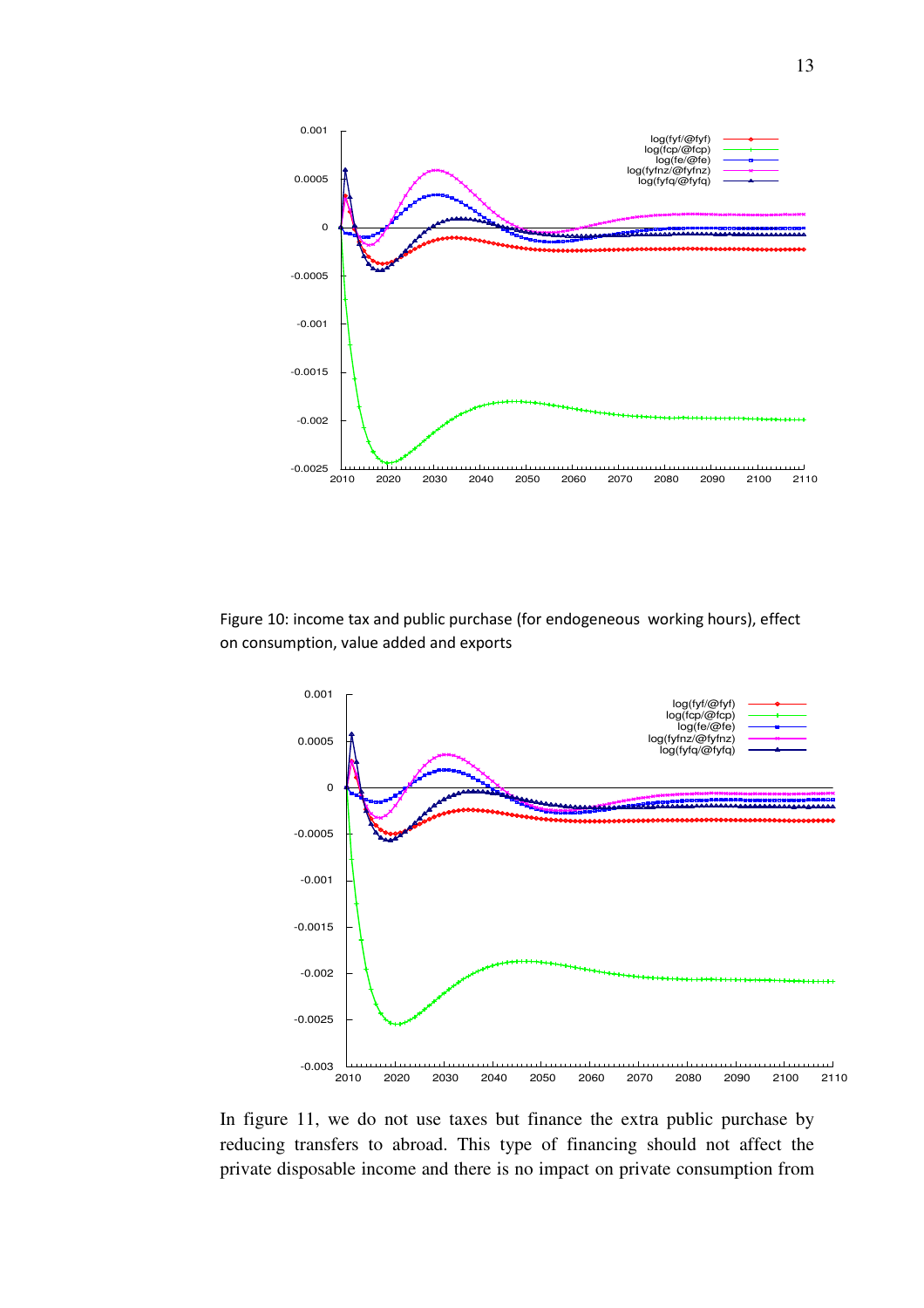the decrease in public transfers to abroad. The small private consumption effect can be referred to technical composition effects.



Figure 11: Public transfers to abroad and public purchase, effects on consumption, value added and export

 Thus, foreign transfer financing in ADAM is basically equivalent to no financing.

Consequently, we can divide the 5 figures with main experiment effects into two groups. One group is formed by figure 1 and 11 that are almost identical, while the tax-financing related figures 8-10 are rather similar and form the other group.

In the next subsection we take a closer look at some of the main effects.

### **6.2 Comparing main effects**

We start by presenting the employment effect of financed and unfinanced increase of public purchase of goods and services. The results are reported in figure 12.

The figure shows that in the long run employment returns to the baseline where standard ADAM is used. This result is expected as we have an unchanged Philips curve and a constant exchange rate for a small open economy. The initial response of employment reflects that the crowding out process takes time. In the long run, ADAM acts as an equilibrium model.

Figure 12: Employment effect of financing the public purchase of inputs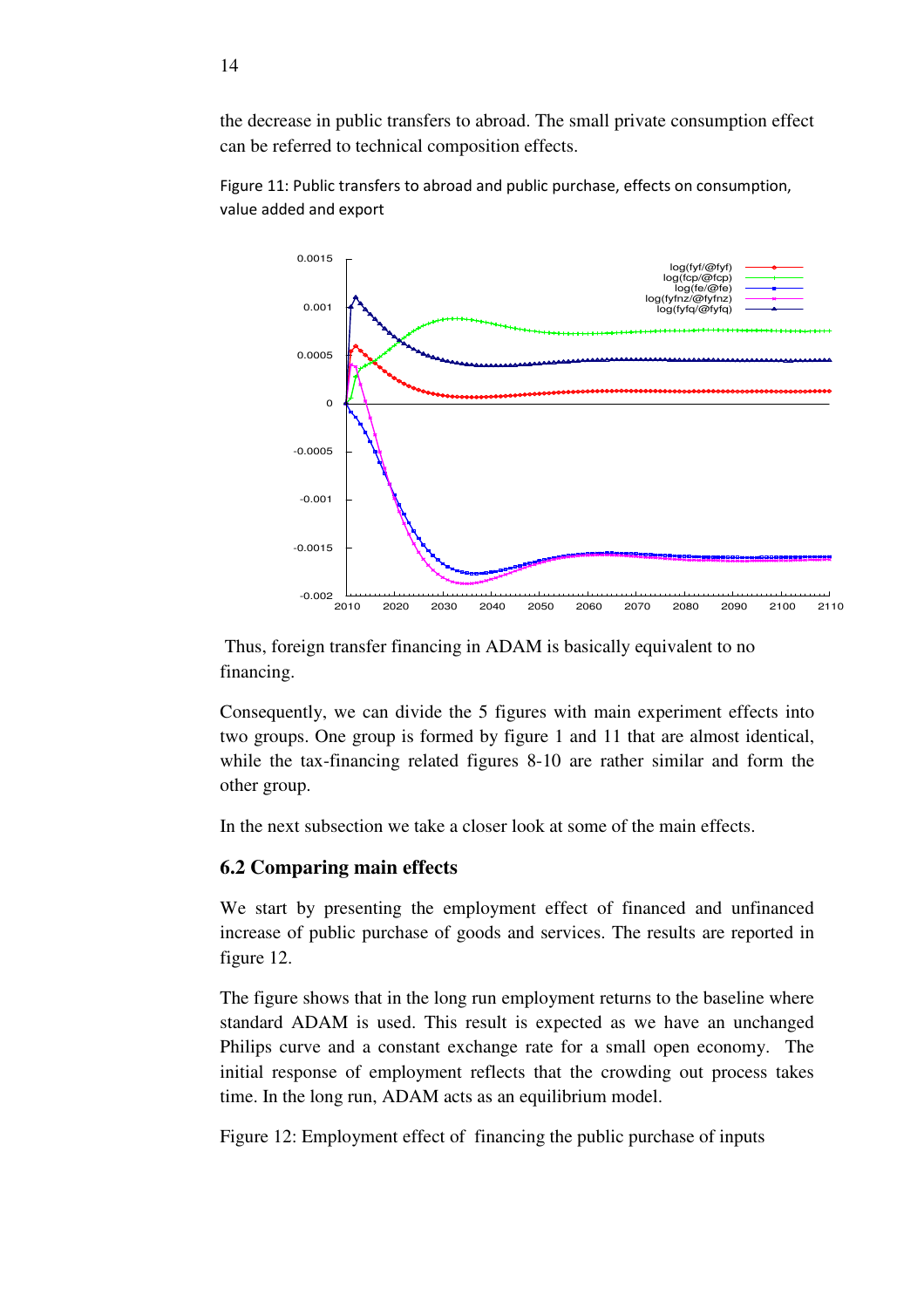

 However, there are big differences between the unfinanced and tax-financed effects on employment dynamics and speed of adjustment. For the three taxfinanced experiments it takes only 4 years before the initial positive employment effect crosses the x-axis. The adjustment patterns are similar for the three experiments, but we note that the short-run effect on employment is larger when the supply effect is included. This reflects the short-run effect of reducing working hours per employee. In the short run labour input is demand driven, and a larger number of employees are required to produce the same input of hours if working hours are reduced.

One also notes that indirect taxes seem to have the strongest negative employment effect in the medium term where the blue curve is lower than both curves relating to direct tax financing. This particular medium term effect of indirect taxes is mainly related to a negative effect on exports reflecting a price impact from indirect taxes on the price pet, which foreign tourists pay. Besides, there is a modest price effect on materials reflecting that some enterprises cannot deduct the VAT on their purchase.

In the long run the export effects for all three tax-financed experiments look modest compared to the unfinanced and foreign-transfer-financed experiments, cf. figure 13. However, we note that introducing the negative supply effect of taxes produces the lowest export in the long run among the three tax-financed experiments.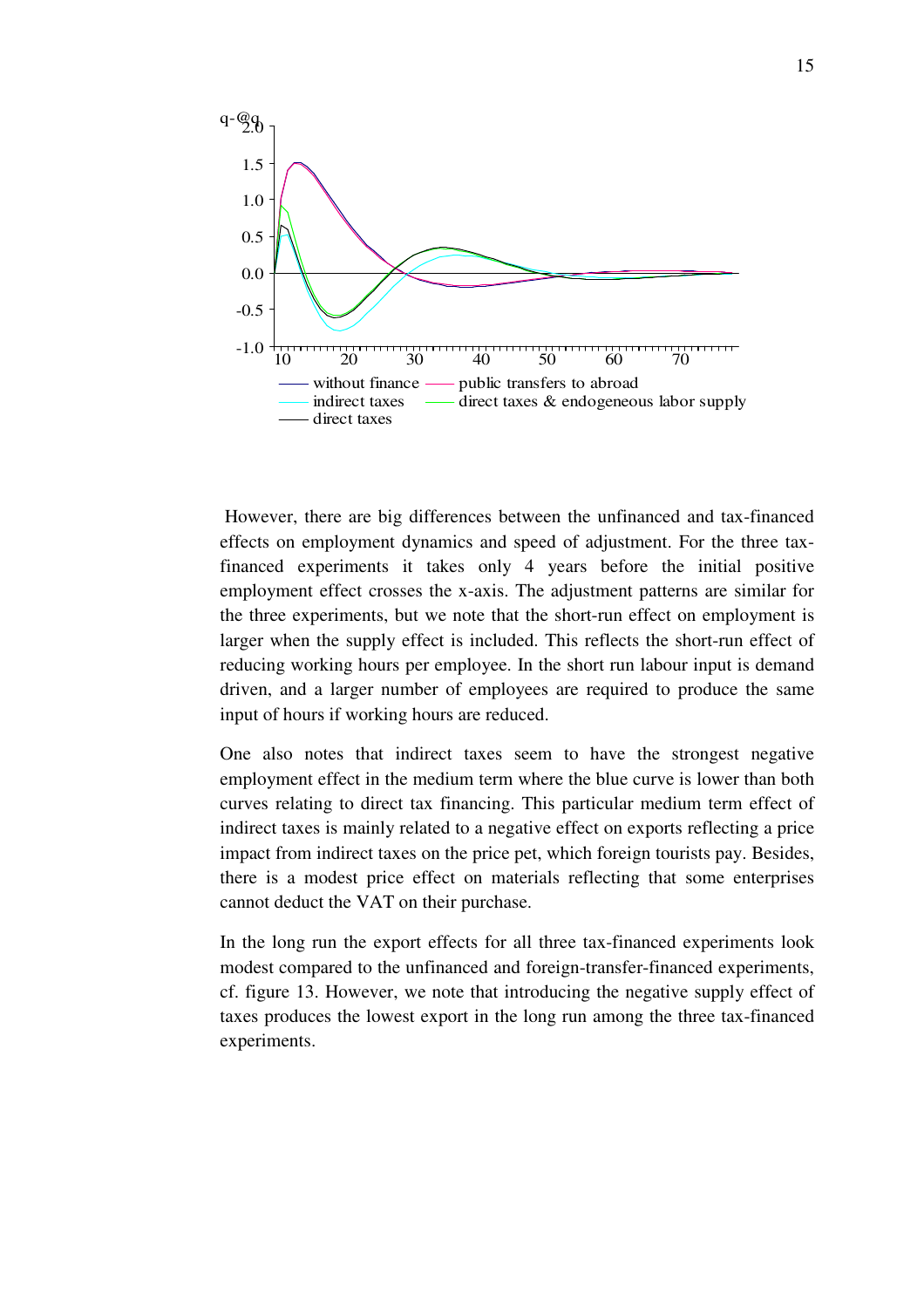

Figure 13: effects on export from financing public purchase of inputs

Let us compare the main effects: figure 13 and 14, page 14 and 15,

The main experiment effects fall into two groups: unfinanced and financed with public transfer form one group. Because, public transfers to abroad do not affect disposable income and has no impact on private consumption. Thus, foreign transfer financing in ADAM is basically equivalent to no financing. In fact, we observe small difference, which can be attributed to technical composition effects. The 3 tax financed form the other group because they resemble the same. The macroeconomics dynamics between the two group is quite different. The result for export and consumption with and without tax financing is quite different. Tax decreases Fcp and thereby decreases aggregate output. This in turn increases unemployment. There will be less crowding out of export by wage formation. With tax finance, private consumption decreases while export decreases by a little. When labor supply decreases with income tax, the negative impact on consumption and export is a bit stronger compared to the effect from a direct tax. This is because of a bit higher income tax increases in an altered adam.

For a close illustration of the consumption effects, we refer to figure 14, which contrasts the consumption effects of the five experiments, one unfinanced plus four financed public purchase of goods and services. Obviously, there is a clear difference both short and long term in the consumption response between not financing and say VAT financing the public purchase.

Figure 14: Financing public purchases and the effect on consumption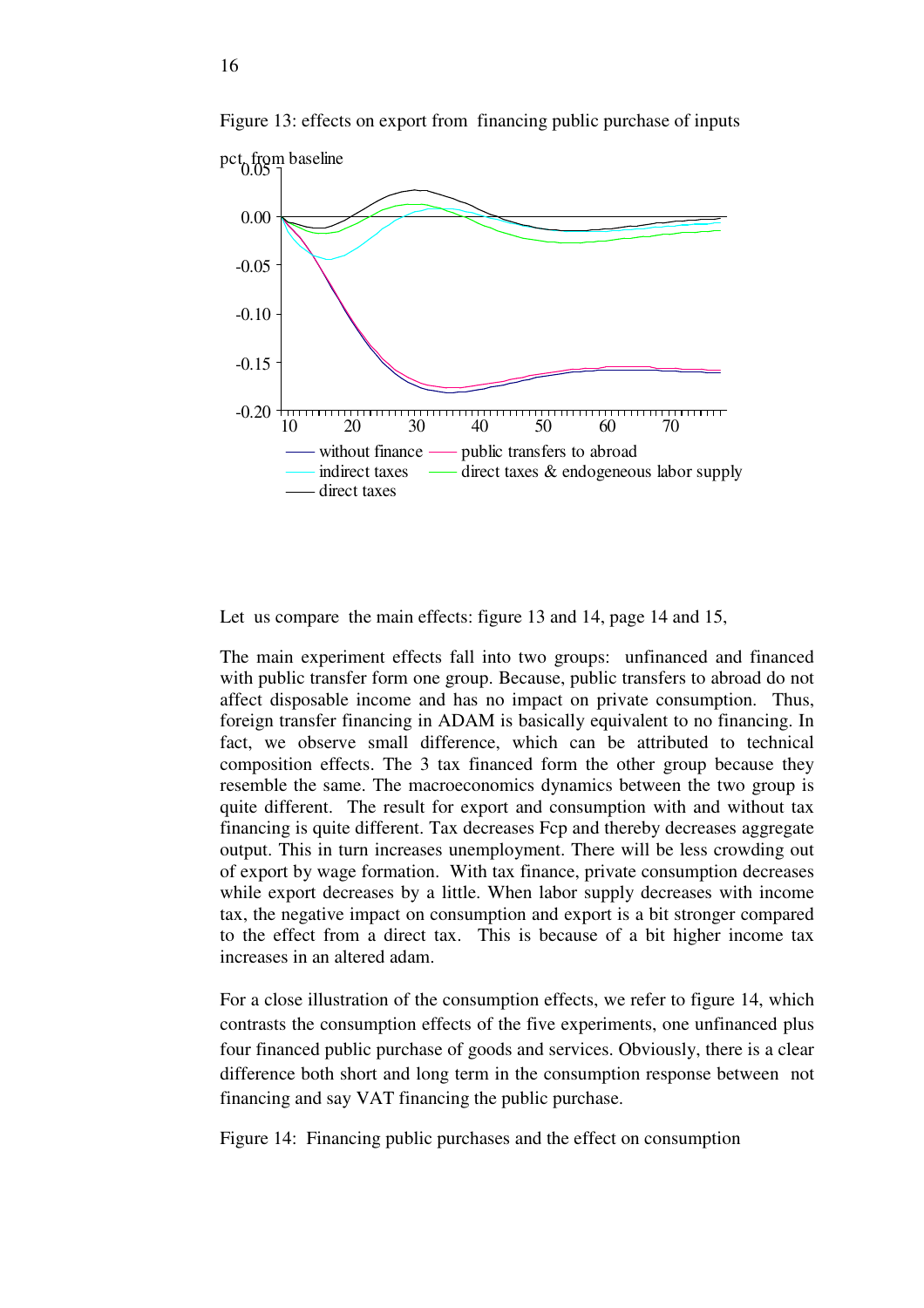

When the increased income tax is assumed to reduce the labour supply, the necessary tax increase becomes a little higher and the negative impact on consumption is a little larger when ADAM is altered to include a labor supply effect.

Figure 15 reports the effects of taxes or public transfers to abroad on private consumption, which is to describe the extent by which private consumption changes in response to change in taxes(direct or indirect) or change in public transfers to abroad. Endogenous hours of work and direct taxes produce a slightly stronger long term effect on private consumption compared to the effect from changes in direct taxes alone.

Figure 15: the effects of taxes and transfers to abroad on private consumption